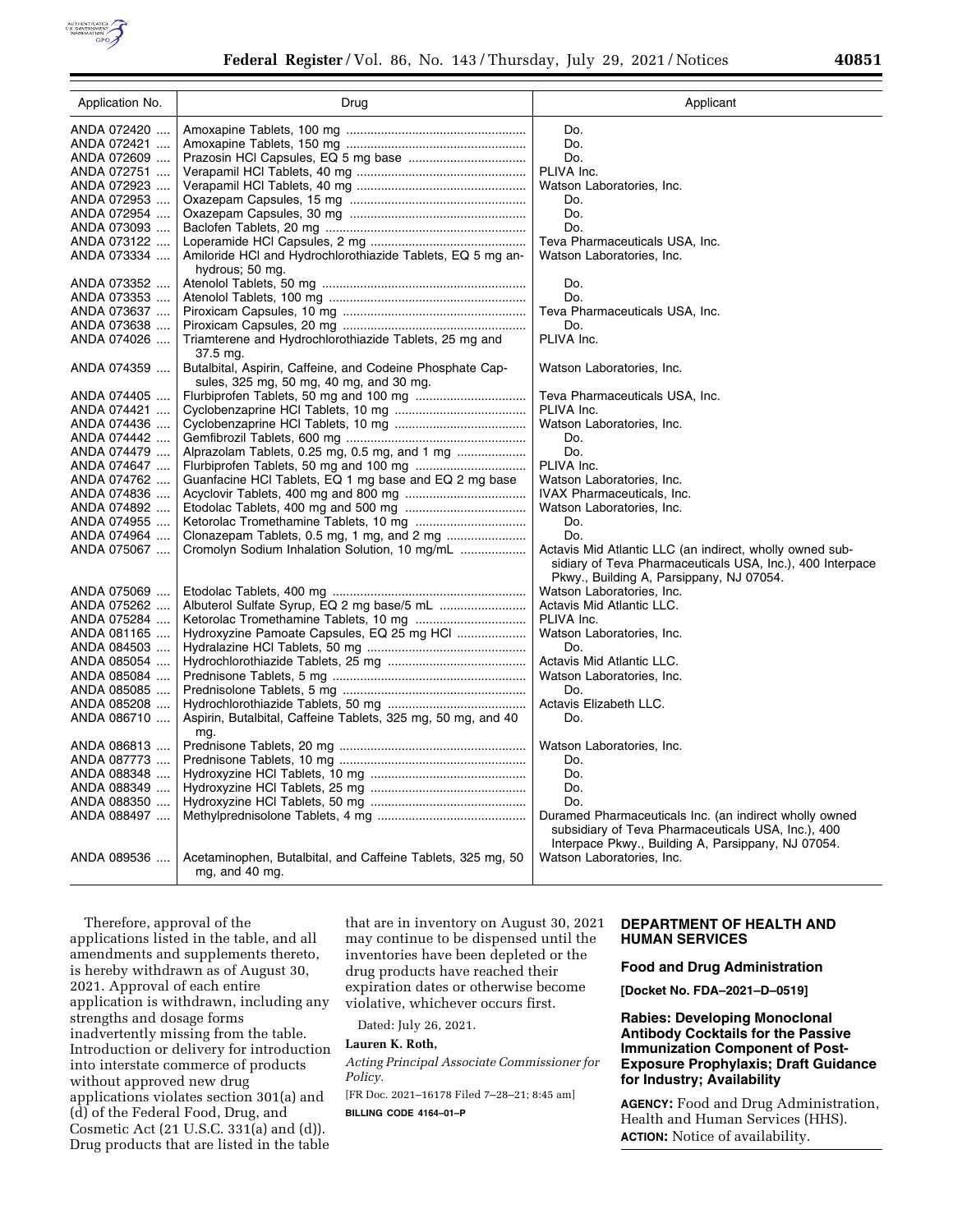**SUMMARY:** The Food and Drug Administration (FDA or Agency) is announcing the availability of a draft guidance for industry entitled ''Rabies: Developing Monoclonal Antibody Cocktails for the Passive Immunization Component of Post-Exposure Prophylaxis.'' The purpose of this draft guidance is to help sponsors in the development of anti-rabies virus monoclonal antibody (mAb) cocktails as an alternative to anti-rabies virus immunoglobulin (RIG) as the passive immunization component of postexposure prophylaxis (PEP) for the prevention of rabies when given immediately after contact with a rabid or possibly rabid animal.

**DATES:** Submit either electronic or written comments on the draft guidance by September 27, 2021 to ensure that the Agency considers your comment on this draft guidance before it begins work on the final version of the guidance.

**ADDRESSES:** You may submit comments on any guidance at any time as follows:

#### *Electronic Submissions*

Submit electronic comments in the following way:

• *Federal eRulemaking Portal: [https://www.regulations.gov.](https://www.regulations.gov)* Follow the instructions for submitting comments. Comments submitted electronically, including attachments, to *[https://](https://www.regulations.gov) [www.regulations.gov](https://www.regulations.gov)* will be posted to the docket unchanged. Because your comment will be made public, you are solely responsible for ensuring that your comment does not include any confidential information that you or a third party may not wish to be posted, such as medical information, your or anyone else's Social Security number, or confidential business information, such as a manufacturing process. Please note that if you include your name, contact information, or other information that identifies you in the body of your comments, that information will be posted on *[https://www.regulations.gov.](https://www.regulations.gov)* 

• If you want to submit a comment with confidential information that you do not wish to be made available to the public, submit the comment as a written/paper submission and in the manner detailed (see ''Written/Paper Submissions'' and ''Instructions'').

#### *Written/Paper Submissions*

Submit written/paper submissions as follows:

• *Mail/Hand Delivery/Courier (for written/paper submissions):* Dockets Management Staff (HFA–305), Food and Drug Administration, 5630 Fishers Lane, Rm. 1061, Rockville, MD 20852.

• For written/paper comments submitted to the Dockets Management

Staff, FDA will post your comment, as well as any attachments, except for information submitted, marked and identified, as confidential, if submitted as detailed in ''Instructions.''

*Instructions:* All submissions received must include the Docket No. FDA– 2021–D–0519 for ''Rabies: Developing Monoclonal Antibody Cocktails for the Passive Immunization Component of Post-Exposure Prophylaxis.'' Received comments will be placed in the docket and, except for those submitted as ''Confidential Submissions,'' publicly viewable at *<https://www.regulations.gov>* or at the Dockets Management Staff between 9 a.m. and 4 p.m., Monday through Friday, 240–402–7500.

• Confidential Submissions—To submit a comment with confidential information that you do not wish to be made publicly available, submit your comments only as a written/paper submission. You should submit two copies total. One copy will include the information you claim to be confidential with a heading or cover note that states ''THIS DOCUMENT CONTAINS CONFIDENTIAL INFORMATION.'' The Agency will review this copy, including the claimed confidential information, in its consideration of comments. The second copy, which will have the claimed confidential information redacted/blacked out, will be available for public viewing and posted on *[https://www.regulations.gov.](https://www.regulations.gov)* Submit both copies to the Dockets Management Staff. If you do not wish your name and contact information to be made publicly available, you can provide this information on the cover sheet and not in the body of your comments and you must identify this information as ''confidential.'' Any information marked as ''confidential'' will not be disclosed except in accordance with 21 CFR 10.20 and other applicable disclosure law. For more information about FDA's posting of comments to public dockets, see 80 FR 56469, September 18, 2015, or access the information at: *[https://](https://www.govinfo.gov/content/pkg/FR-2015-09-18/pdf/2015-23389.pdf) [www.govinfo.gov/content/pkg/FR-2015-](https://www.govinfo.gov/content/pkg/FR-2015-09-18/pdf/2015-23389.pdf) [09-18/pdf/2015-23389.pdf.](https://www.govinfo.gov/content/pkg/FR-2015-09-18/pdf/2015-23389.pdf)* 

*Docket:* For access to the docket to read background documents or the electronic and written/paper comments received, go to *[https://](https://www.regulations.gov) [www.regulations.gov](https://www.regulations.gov)* and insert the docket number, found in brackets in the heading of this document, into the ''Search'' box and follow the prompts and/or go to the Dockets Management Staff, 5630 Fishers Lane, Rm. 1061, Rockville, MD 20852, 240–402–7500.

You may submit comments on any guidance at any time (see 21 CFR  $10.115(g)(5)$ ).

Submit written requests for single copies of the draft guidance to the Division of Drug Information, Center for Drug Evaluation and Research, Food and Drug Administration, 10001 New Hampshire Ave., Hillandale Building, 4th Floor, Silver Spring, MD 20993– 0002. Send one self-addressed adhesive label to assist that office in processing your requests. See the **SUPPLEMENTARY INFORMATION** section for electronic access to the draft guidance document.

**FOR FURTHER INFORMATION CONTACT:**  Stephanie Troy, Center for Drug Evaluation and Research, Food and Drug Administration, 10903 New Hampshire Ave., Bldg. 22, Rm. 6381, Silver Spring, MD 20993–0002, 240– 402–4656.

#### **SUPPLEMENTARY INFORMATION:**

#### **I. Background**

FDA is announcing the availability of a draft guidance for industry entitled ''Rabies: Developing Monoclonal Antibody Cocktails for the Passive Immunization Component of Post-Exposure Prophylaxis.'' The purpose of this draft guidance is to help sponsors in the development of anti-rabies virus mAb cocktails as an alternative to RIG as the passive immunization component of PEP for the prevention of rabies when given immediately after contact with a rabid or possibly rabid animal. Because of the unique complexities of drug development in this area, extensive discussion with multiple stakeholders has taken place, including a public workshop in 2017 and an advisory committee meeting in 2019. These discussions helped FDA formulate the considerations for rabies mAb cocktail development that are described in this draft guidance.

The draft guidance addresses the following topics:

• Considerations when selecting the mAbs included in the cocktail

• The nonclinical and clinical data needed to support clinical trials of the mAb cocktail in potentially rabies virusexposed subjects

• The clinical data recommended to support an initial biologics license application submission of the mAb cocktail for a second-line indication in situations where human-derived RIG is not available

• The clinical data recommended to support a first-line indication for the mAb cocktail

This draft guidance is being issued consistent with FDA's good guidance practices regulation (21 CFR 10.115). The draft guidance, when finalized, will represent the current thinking of FDA on ''Rabies: Developing Monoclonal